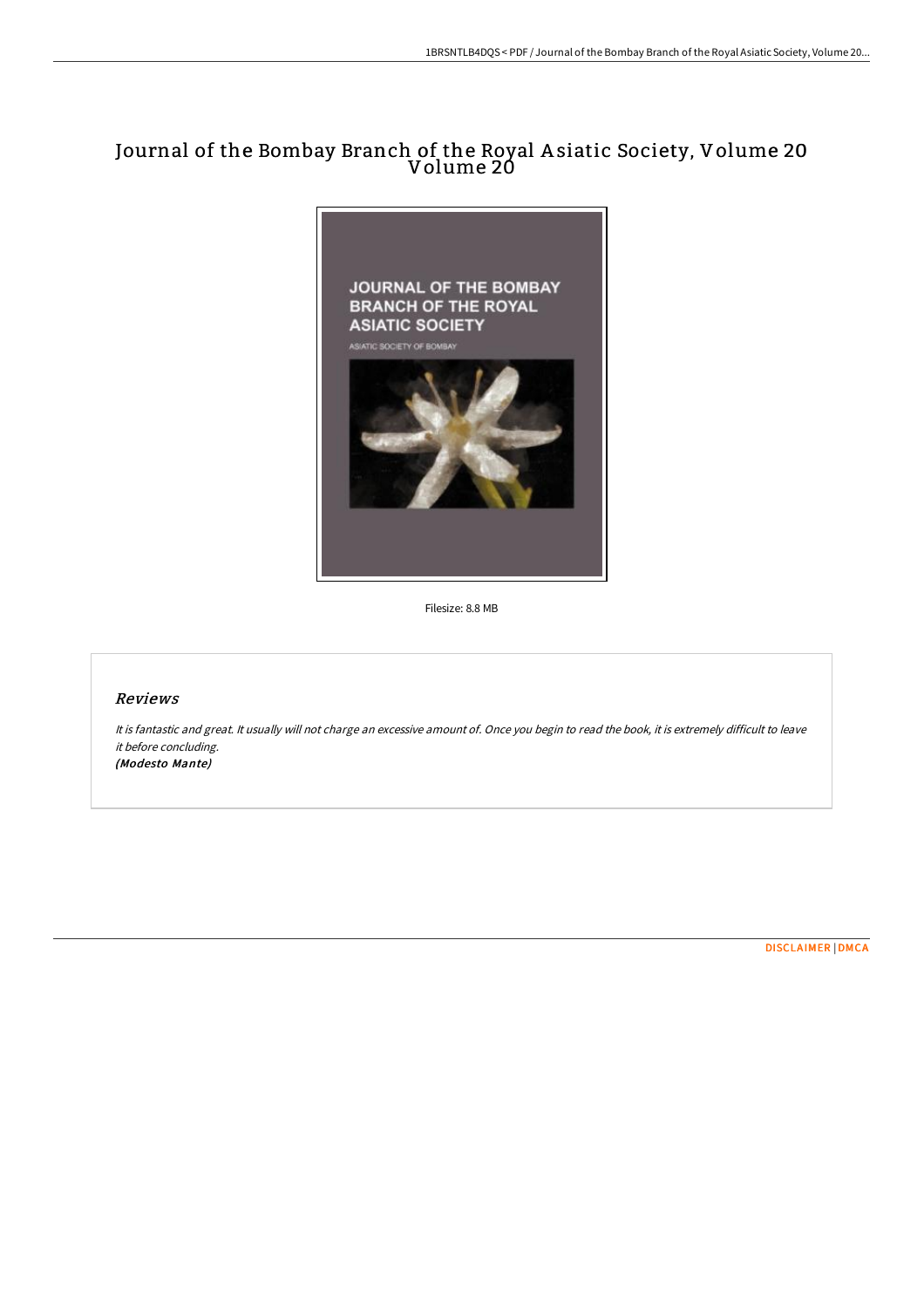### JOURNAL OF THE BOMBAY BRANCH OF THE ROYAL ASIATIC SOCIETY, VOLUME 20 VOLUME 20



**DOWNLOAD PDF** 

General Books LLC. Paperback. Book Condition: New. This item is printed on demand. Paperback. 202 pages. Dimensions: 9.7in. x 7.4in. x 0.4in.This historic book may have numerous typos and missing text. Purchasers can download a free scanned copy of the original book (without typos) from the publisher. Not indexed. Not illustrated. 1902 Excerpt: . . . PROCEEDINGS OF THE BOMBAY BRANCH. ROYAL ASIATIC SOCIETY. Feom July 1807 To December 1898. A Meeting of the Society was held on Thursday, the 26th August 1897. Dr. P. Peterson, President, in the Chair. The Minutes of the previous Meeting were read and confirmed. Mt. A. M. T. Jackson read a paper on Two New Valabhi Copper plates. The President made remarks on the papr, and moved a vote of thauks to Mr. Jackson for the interesting paper he had read. The vote was carried with acclamation. A Mooting of the Society was held on Monday, the 13th October 1897. Dr. Peterson, President, in the Chair. The Minutes of the last Meeting were read and confirmed. Dr. J. GeMon da Cunhn read extracts from his psper on The Origin of Bombay. Illustrated with coins, copper-plates, and maps. Mr. T. J. Ilathornthwa: te moved a vote of thauks to Dr. da Cunha for the interesting paper he had read. Mr. R. P. Karkaria seconded the motion. The President with some remarks put the motion to the vote, and it was carried with acclamation. A General Meeting of tbe Society was held on Monday, tho 22nd November 1897. Dr. J. Gerson da Cuuha, one of the Vice-Tresidents, in the Chair. . It was resolved that the following papers and periodical be added to the Library--M Literature. Public Opinion. Political Science, Quarterly. Daily News instead of Westminster Gazette. Bookman. Le Muscon. Fun. That the following be discontinued--Champion....

 $\Box$ Read Journal of the [Bombay](http://bookera.tech/journal-of-the-bombay-branch-of-the-royal-asiati.html) Branch of the Royal Asiatic Society, Volume 20 Volume 20 Online  $_{\rm PDF}$ [Download](http://bookera.tech/journal-of-the-bombay-branch-of-the-royal-asiati.html) PDF Journal of the Bombay Branch of the Royal Asiatic Society, Volume 20 Volume 20